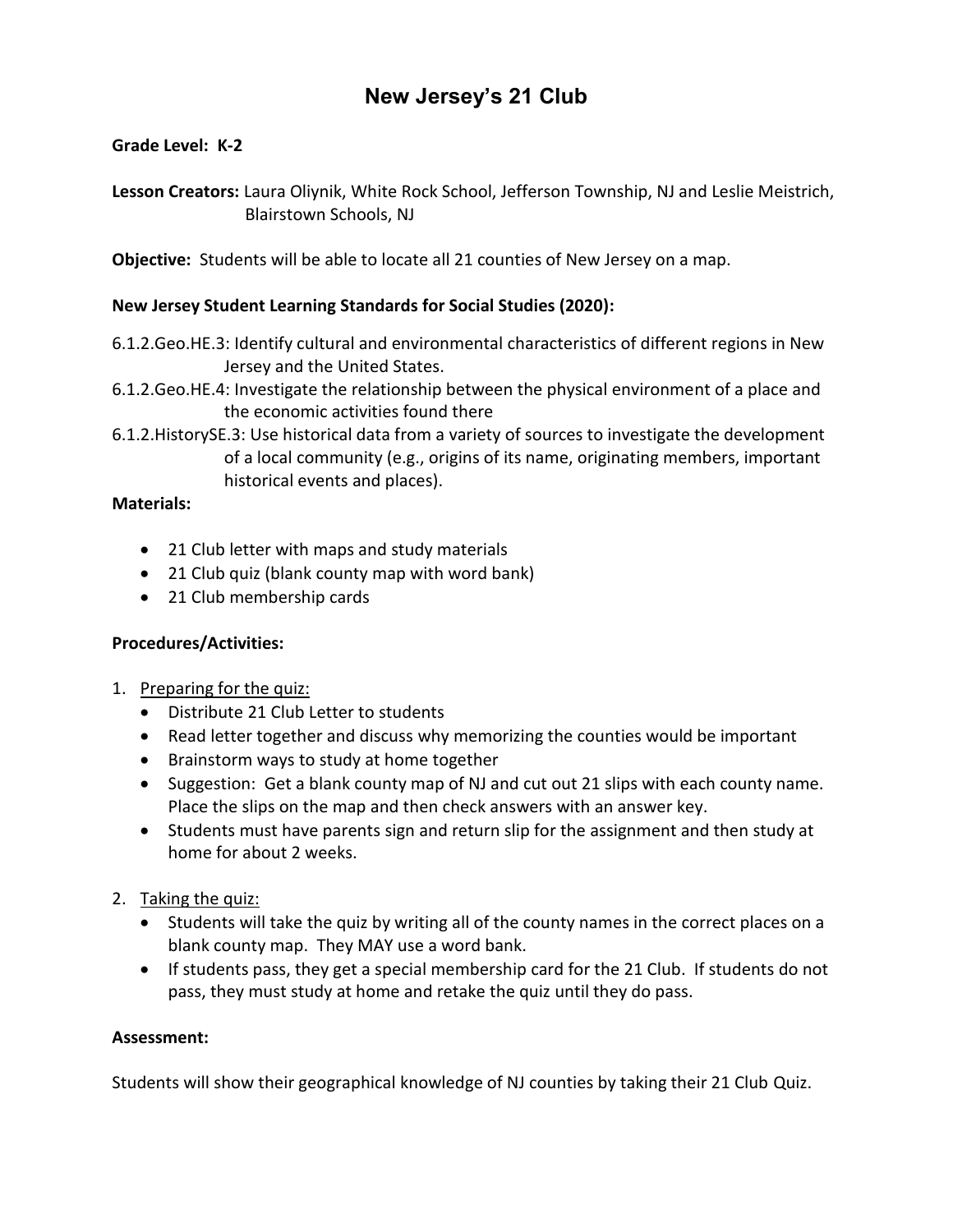# **NEW JERSEY'S 21 CLUB**

Dear Parents/Guardians,

I would like all students to become members of New Jersey's 21 Club by memorizing New Jersey's 21 counties according to where they belong on the county map.

I would like everyone to have New Jersey's 21 counties memorized by:

\_\_\_\_\_\_\_\_\_\_\_\_\_\_\_\_\_\_\_\_\_\_\_\_\_\_\_\_\_\_\_\_\_\_\_\_\_\_\_\_\_\_\_\_\_\_\_\_\_

This memorization task will be useful for students to get to know their state geographically (especially if they decide to be future New Jerseyans when they grow up)! We are also making a New Jersey cake in June, where students will have to piece together the counties.

Attached is a large map of New Jersey, with county names that students can cut out and sort onto the map to study. They can check their answers with the answer key.

Have fun and thank you for your help and support!

\_\_\_\_\_\_\_\_\_\_\_\_\_\_\_\_\_\_\_\_\_\_\_

*PLEASE SIGN THE BOTTOM PORTION AND RETURN BY:* \_\_\_\_\_\_\_\_\_\_\_\_\_

--------------------------------------------------------------------------

*I have received the 21 Club Letter and will assist my child in studying for their quiz on \_\_\_\_\_\_\_\_\_\_\_\_\_\_\_\_\_\_\_\_\_\_\_.*

*Student Name: \_\_\_\_\_\_\_\_\_\_\_\_\_\_\_\_\_\_\_\_\_\_\_*

*Parent Signature:\_\_\_\_\_\_\_\_\_\_\_\_\_\_\_\_\_\_\_\_\_\_*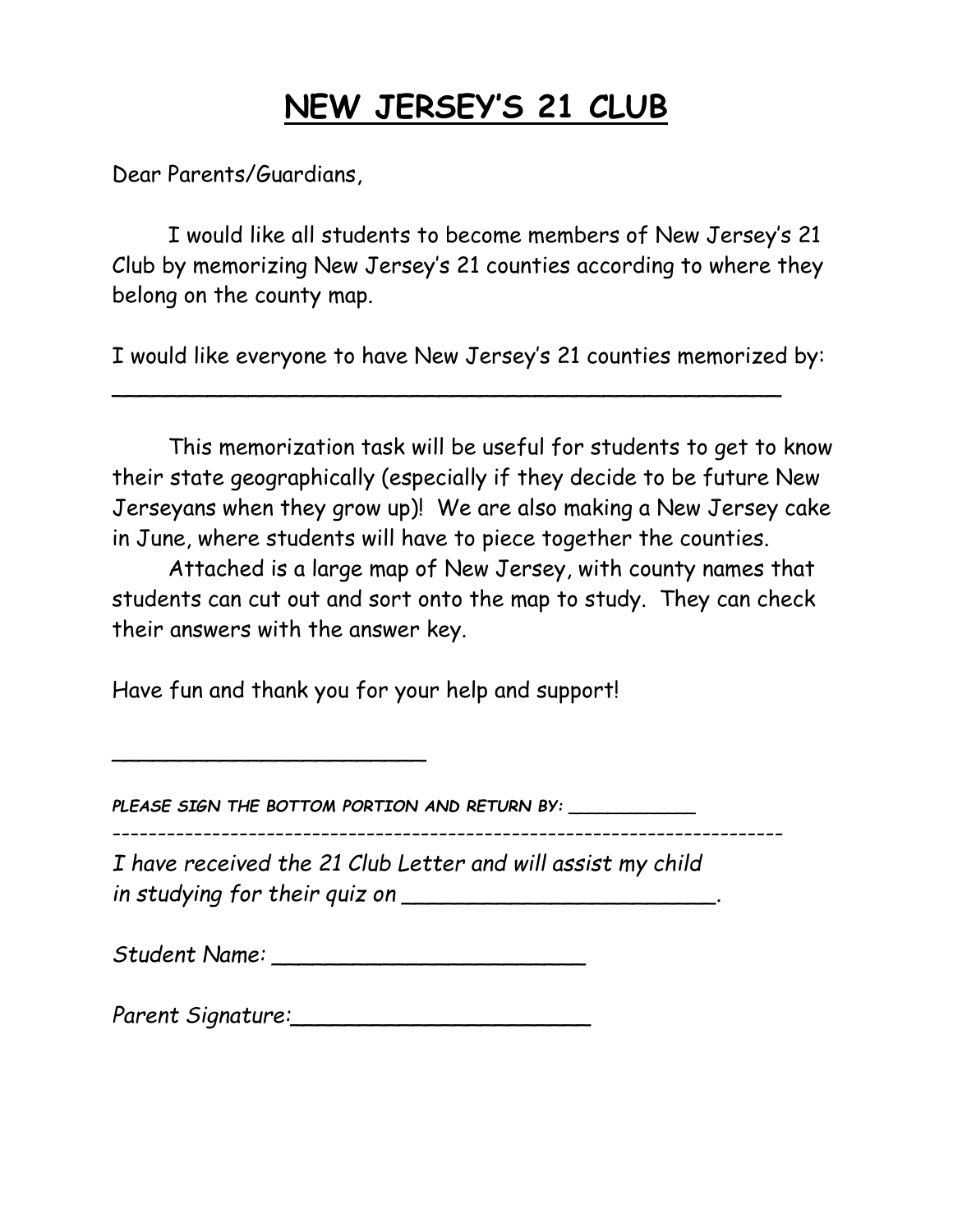

*(map from http://www.yellowmaps.com/map/new-jersey-blank-map-125.htm) Directions: Cut out the county names and place them where they belong on the map. Then, check the answer key to correct your work!*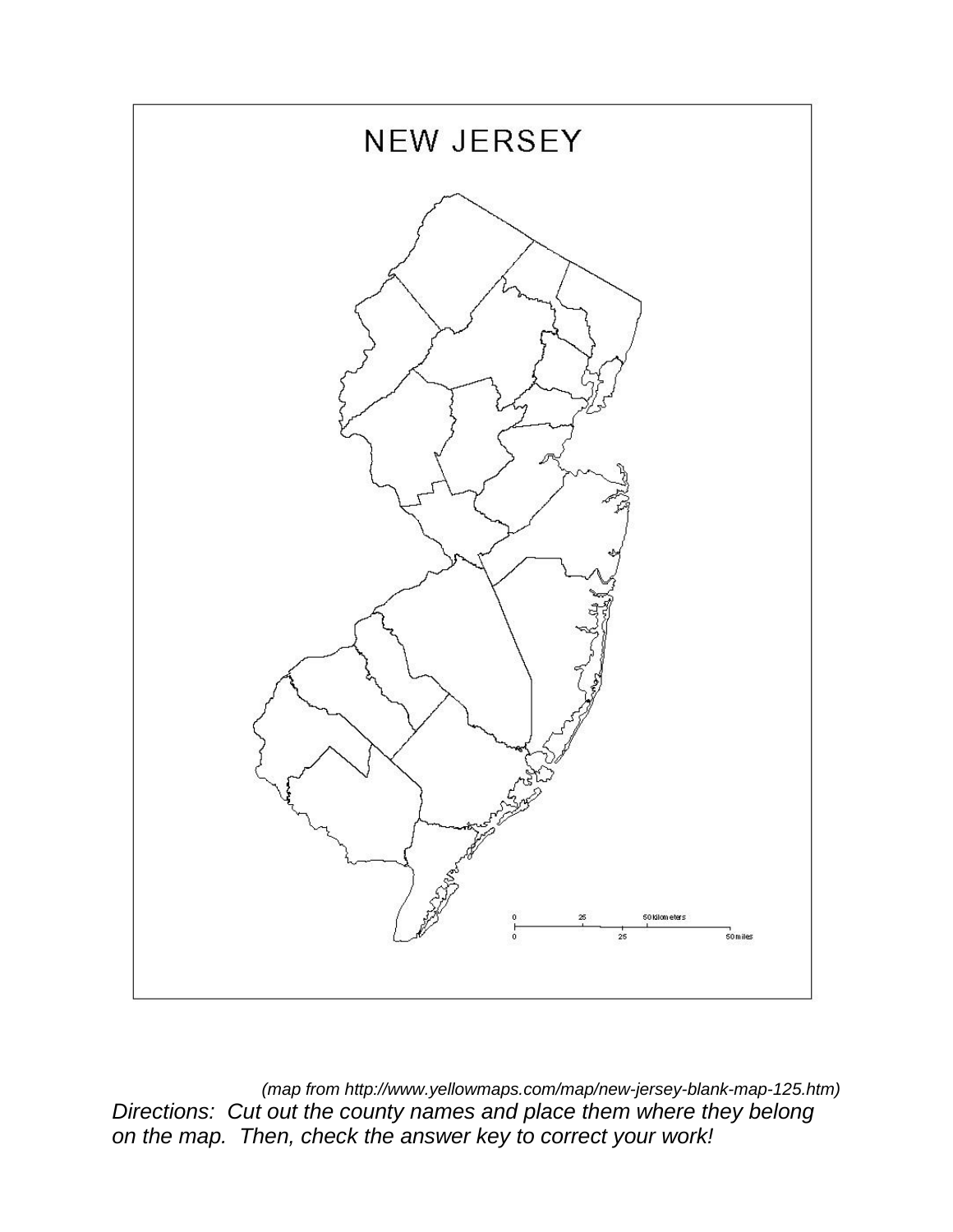## **WORD BANK:**

| <b>Sussex</b>     | Warren        | Passaic       |
|-------------------|---------------|---------------|
| <b>Morris</b>     | Hunterdon     | <b>Mercer</b> |
| <b>Middlesex</b>  | <b>Bergen</b> | Hudson        |
| <b>Essex</b>      | Union         | Monmouth      |
| <b>Atlantic</b>   | Ocean         | Cape May      |
| <b>Burlington</b> | Camden        | Cumberland    |
| Salem             | Gloucester    | Somerset      |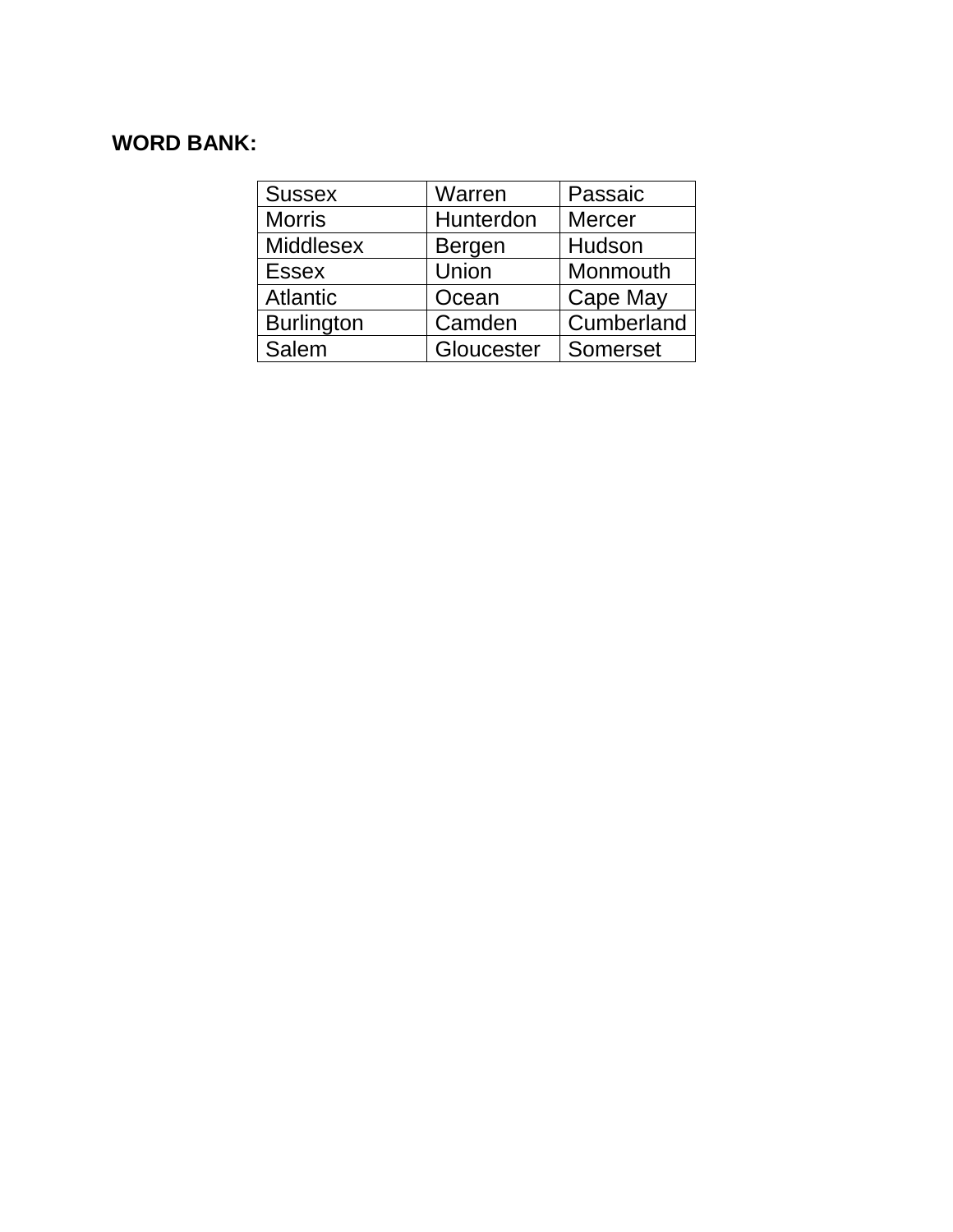

*(map from http://www.waterproofpaper.com/printable-maps/new-jersey.shtml)*